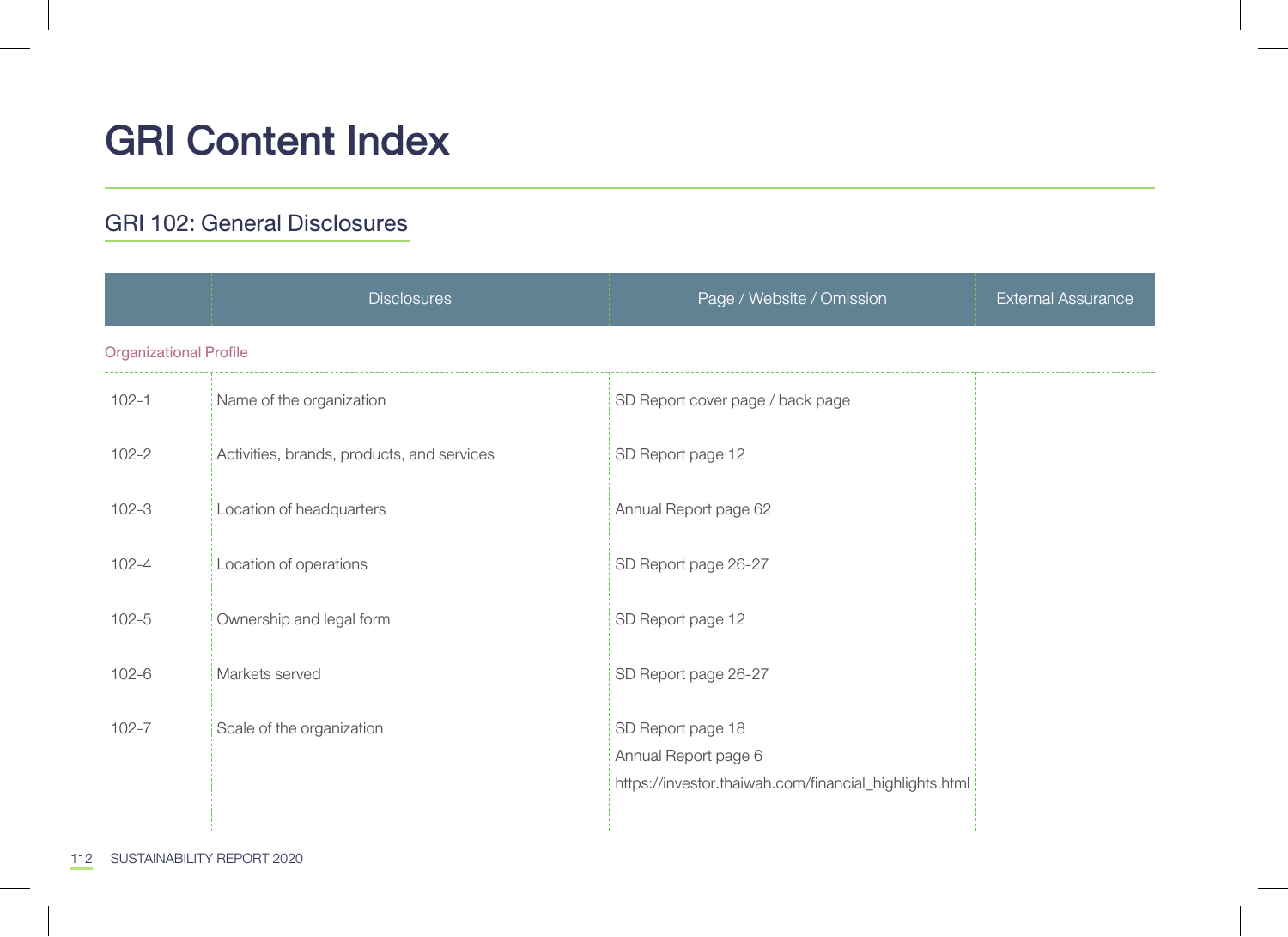|                      | <b>Disclosures</b>                                                             | Page / Website / Omission | <b>External Assurance</b> |
|----------------------|--------------------------------------------------------------------------------|---------------------------|---------------------------|
| $102 - 8$            | Information on employees and other workers                                     | SD Report page 93, 97     |                           |
| $102 - 9$            | Supply chain                                                                   | SD Report page 13         |                           |
| $102 - 10$           | Significant changes to the organization and its supply chain SD Report page 34 |                           |                           |
| $102 - 11$           | Precautionary principle or approach                                            | SD Report page 36-38      |                           |
| $102 - 12$           | <b>External initiatives</b>                                                    | SD Report page 69-70      |                           |
| $102 - 13$           | Membership of associations                                                     | SD Report page 18         |                           |
| <b>Strategy</b>      |                                                                                |                           |                           |
| $102 - 14$           | Statement from senior decision-maker                                           | SD Report page 10-11      |                           |
| $102 - 15$           | Key impacts, risks, and opportunities                                          | SD Report page 24-25      |                           |
| Ethics and Integrity |                                                                                |                           |                           |
| $102 - 16$           | Values, principles, standards, and norms of behaviour                          | SD Report page 4          |                           |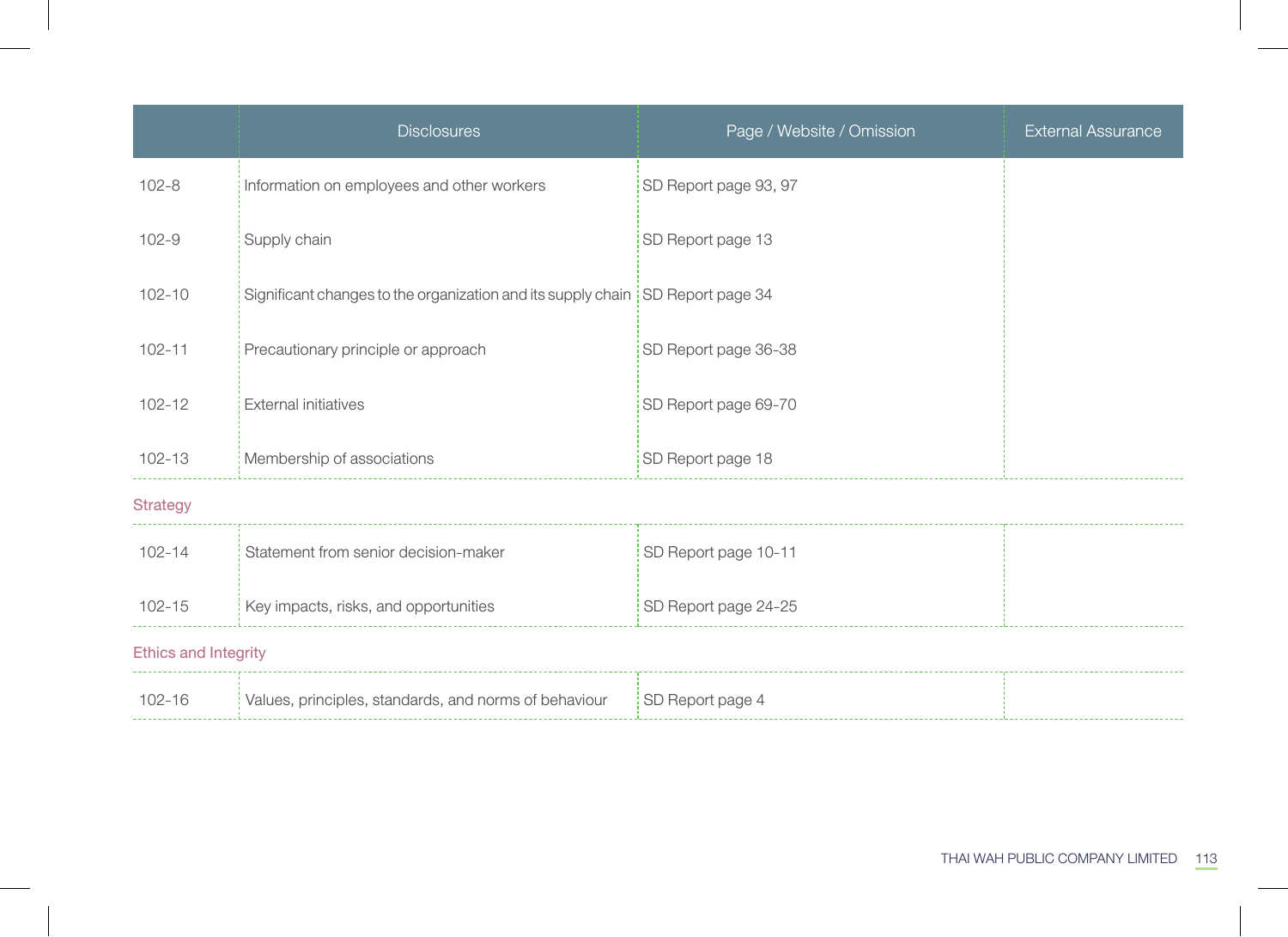|                        | <b>Disclosures</b>                     | Page / Website / Omission                                                                                                                                                                                             | <b>External Assurance</b> |
|------------------------|----------------------------------------|-----------------------------------------------------------------------------------------------------------------------------------------------------------------------------------------------------------------------|---------------------------|
| Governance             |                                        |                                                                                                                                                                                                                       |                           |
| $102 - 18$             | Governance structure                   | SD Report page 32<br>Annual Report page 31<br>https://investor.thaiwah.com/organization_chart.html                                                                                                                    |                           |
| Stakeholder Engagement |                                        |                                                                                                                                                                                                                       |                           |
| 102-40                 | List of stakeholder groups             | SD Report page 23-25                                                                                                                                                                                                  |                           |
| $102 - 41$             | Collective bargaining agreements       | Thai Wah does not have a trade union. However,<br>Thai Wah has its welfare committee which is<br>composed of representatives from all levels of<br>employees. Their responsibilities are similar to a<br>trade union. |                           |
| $102 - 42$             | Identifying and selecting stakeholders | SD Report page 13, 23                                                                                                                                                                                                 |                           |
| 102-43                 | Approach to stakeholder engagement     | SD Report page 24-25                                                                                                                                                                                                  |                           |
| $102 - 44$             | Key topics and concerns raised         | SD Report page 24-25                                                                                                                                                                                                  |                           |

## Reporting Practice

102-45 Entities included in the consolidated financial statements Annual Report page 139-148

#### 114 SUSTAINABILITY REPORT 2020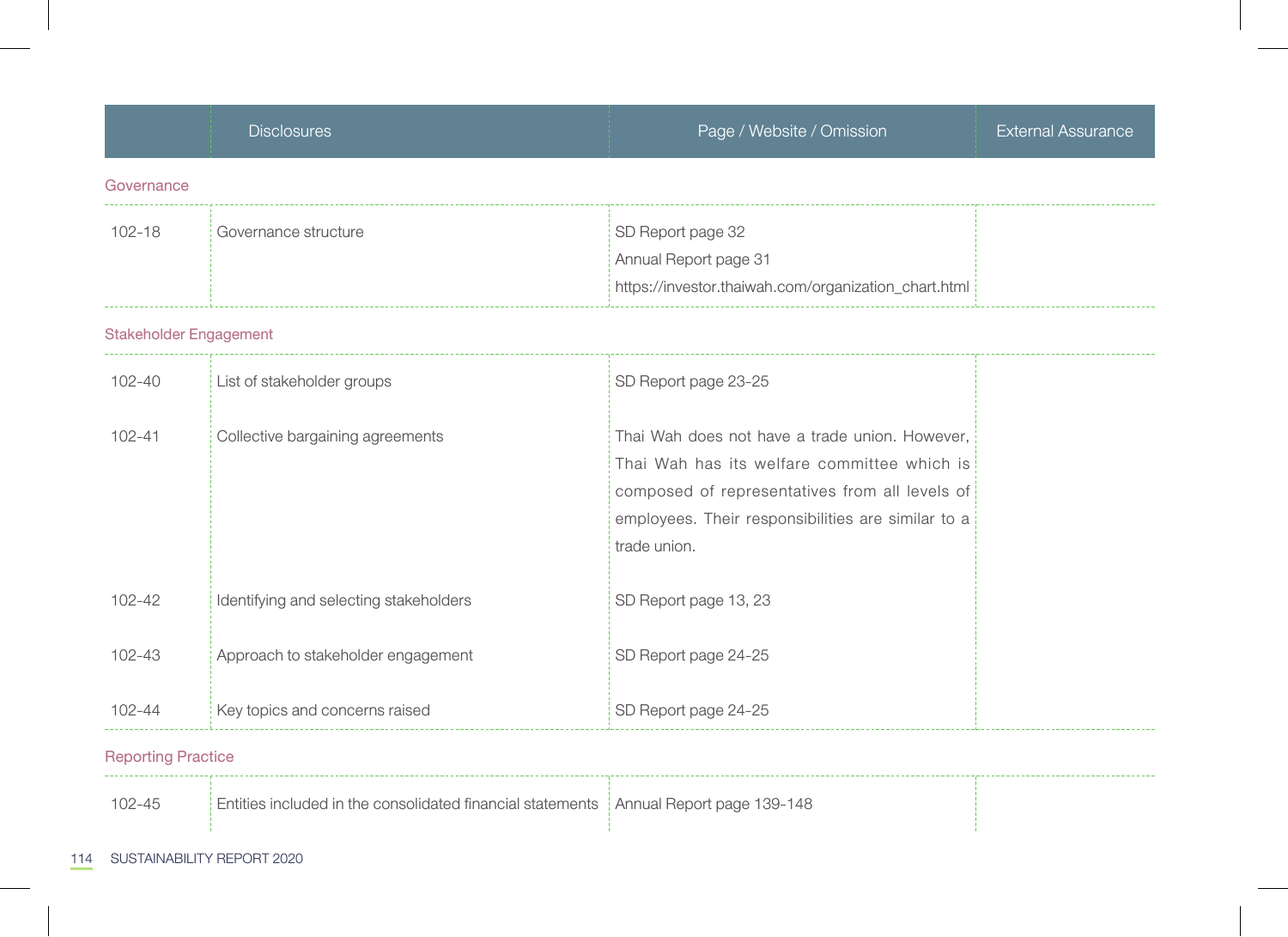|            | <b>Disclosures</b>                                                              | Page / Website / Omission                                                                                                    | <b>External Assurance</b> |
|------------|---------------------------------------------------------------------------------|------------------------------------------------------------------------------------------------------------------------------|---------------------------|
| $102 - 46$ | Defining report content and topic boundaries                                    | SD Report page 109-111                                                                                                       |                           |
| 102-47     | List of material topics                                                         | SD Report page 22                                                                                                            |                           |
| 102-48     | Restatements of information                                                     | Annual Report page 34                                                                                                        |                           |
| 102-49     | Changes in reporting                                                            | SD Report page 29<br>Thai Wah has reviewed and made some changes in<br>the relevant SDGs from the previous reporting period. |                           |
| 102-50     | Reporting period                                                                | SD Report page 109                                                                                                           |                           |
| $102 - 51$ | Date of most recent report                                                      | Our previous SD Report was published in April 2020.                                                                          |                           |
| 102-52     | Reporting cycle                                                                 | SD Report page 109                                                                                                           |                           |
| 102-53     | Contact point for questions regarding the report                                | Back page                                                                                                                    |                           |
| 102-54     | Claims of reporting in accordance with the GRI Standards SD Report page 109-110 |                                                                                                                              |                           |
| 102-55     | <b>GRI</b> content index                                                        | SD Report page 112-122                                                                                                       |                           |
|            |                                                                                 |                                                                                                                              |                           |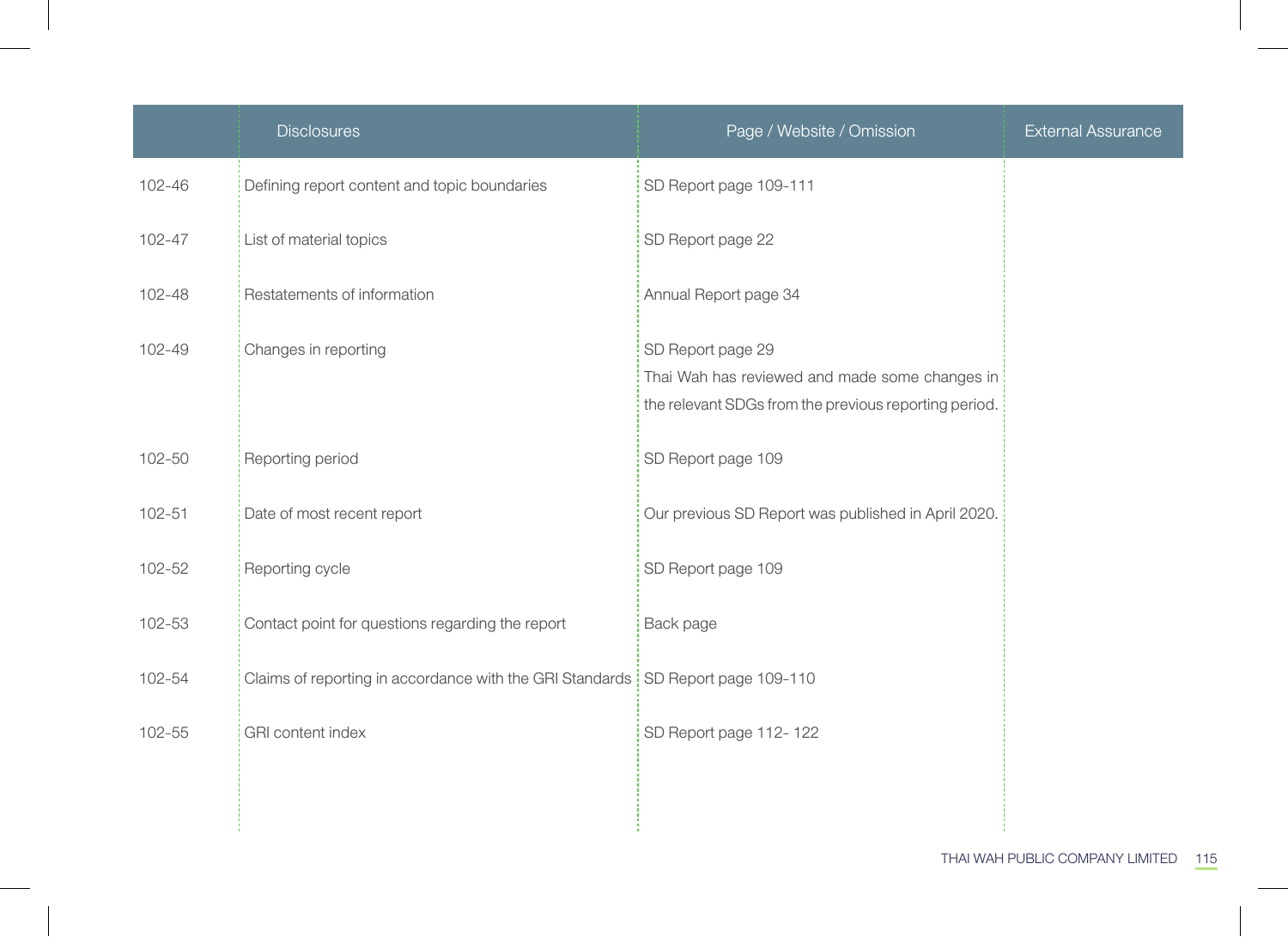|        | <b>Disclosures</b> | Page / Website / Omission                                                                   | <b>External Assurance</b> |
|--------|--------------------|---------------------------------------------------------------------------------------------|---------------------------|
| 102-56 | External assurance | Annual Report page 134-138<br>The financial performance is reviewed by EY Office<br>Limited |                           |

## Topic-specific Standards

|                                             | <b>Disclosures</b>                                       | Page / Website / Omission                   | <b>External Assurance</b> |
|---------------------------------------------|----------------------------------------------------------|---------------------------------------------|---------------------------|
| Economic Performance                        |                                                          |                                             |                           |
| GRI 103:<br>Management                      | 103-1 Explanation of the material topic and its boundary | Annual Report page 44-49                    |                           |
| Approach<br>2016                            | 103-2 The management approach and its components         | Annual Report page 44-49                    |                           |
|                                             | 103-3 Evaluation of the management approach              | Annual Report page 44-49                    |                           |
| GRI 201:<br>Economic<br>Performance<br>2016 | 201-1 Direct economic value generated and distributed    | SD Report page 18<br>Annual Report page 6-7 |                           |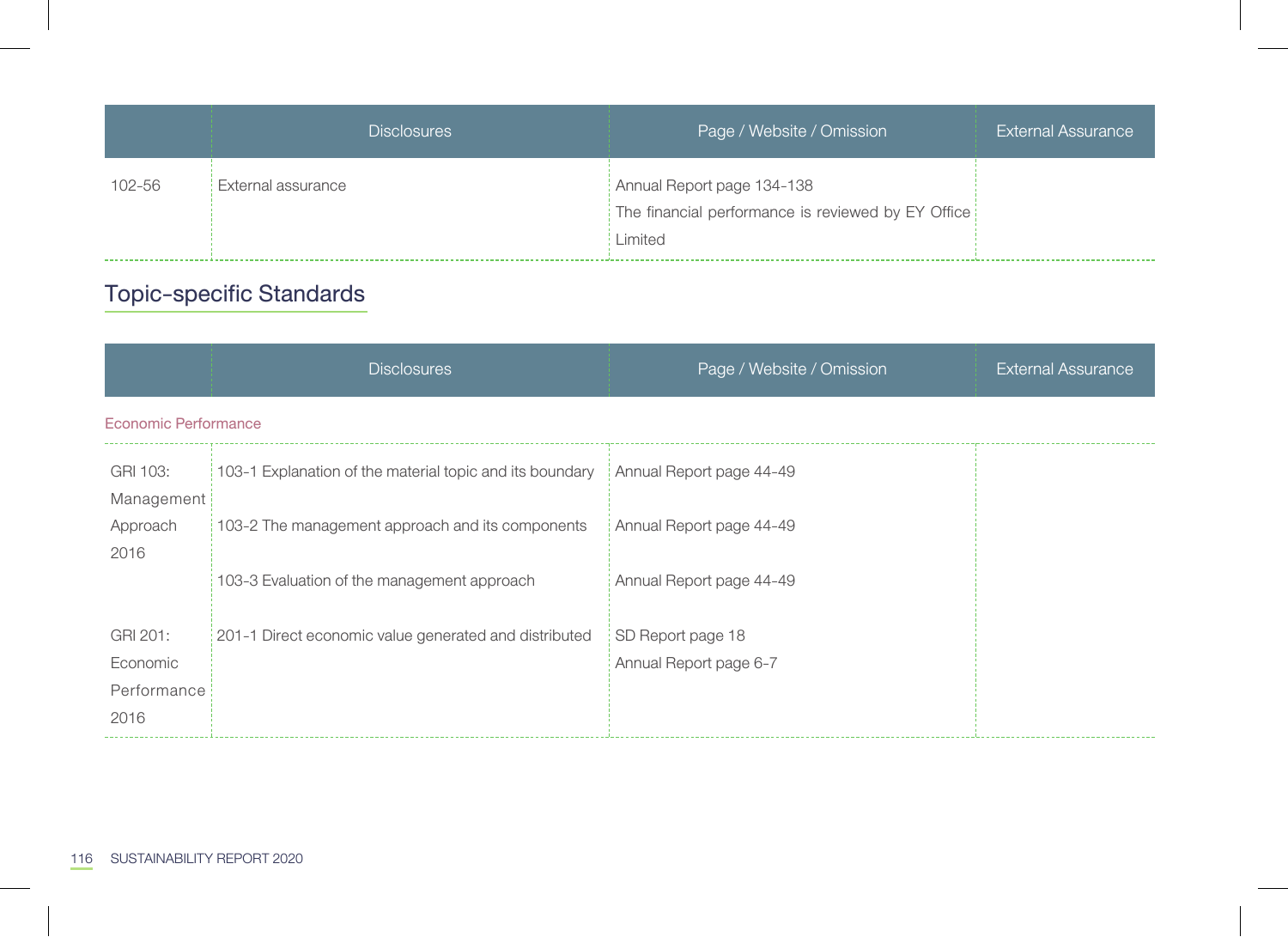|                                              | <b>Disclosures</b>                                       | Page / Website / Omission | <b>External Assurance</b> |
|----------------------------------------------|----------------------------------------------------------|---------------------------|---------------------------|
| <b>Indirect Economic Impacts</b>             |                                                          |                           |                           |
| GRI 103:<br>Management                       | 103-1 Explanation of the material topic and its boundary | SD Report page 41-59      |                           |
| Approach<br>2016                             | 103-2 The management approach and its components         | SD Report page 41-59      |                           |
|                                              | 103-3 Evaluation of the management approach              | SD Report page 41-59      |                           |
| GRI 203:<br>Indirect<br>Economic<br>Impacts  | 203-2 Significant Indirect Economic Impacts              | SD Report page 50, 59     |                           |
| GRI 103:<br>Management                       | 103-1 Explanation of the material topic and its boundary | SD Report page 40         |                           |
| Approach<br>2016                             | 103-2 The management approach and its components         | SD Report page 40         |                           |
|                                              | 103-3 Evaluation of the management approach              | SD Report page 40         |                           |
| GRI 204:<br>Procurement<br>Practices<br>2016 | 204-1 Proportion of spending on local suppliers          | SD Report page 40         |                           |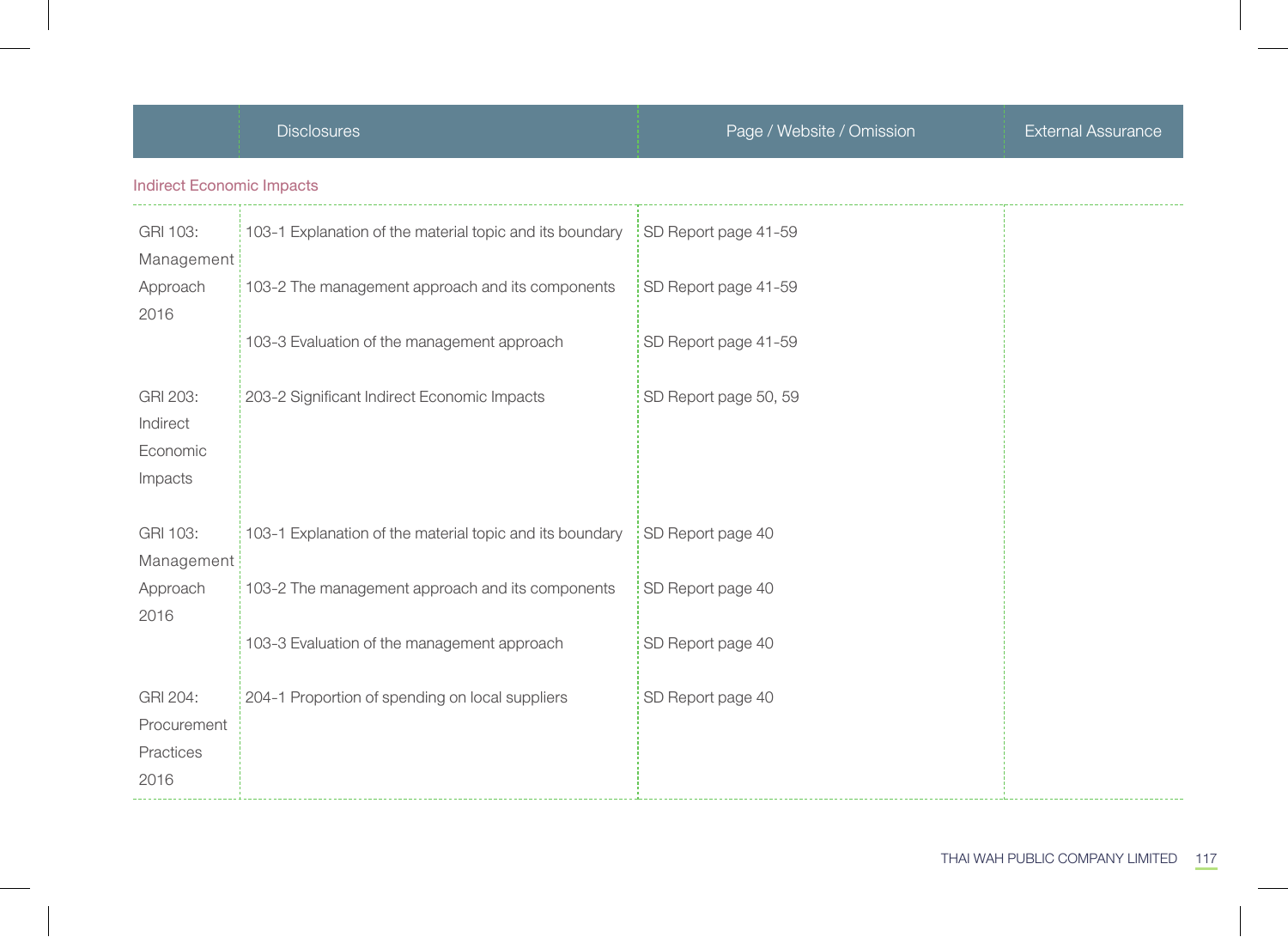|                                 | <b>Disclosures</b>                                                                                     | Page / Website / Omission | <b>External Assurance</b> |
|---------------------------------|--------------------------------------------------------------------------------------------------------|---------------------------|---------------------------|
| Anti-corruption                 |                                                                                                        |                           |                           |
| GRI 103:<br>Management          | 103-1 Explanation of the material topic and its boundary                                               | SD Report page 36-39      |                           |
| Approach<br>2016                | 103-2 The management approach and its components                                                       | SD Report page 36-39      |                           |
|                                 | 103-3 Evaluation of the management approach                                                            | SD Report page 36-39      |                           |
| GRI 205:<br>Anti-<br>corruption | 205-2 Communication and training about anti-corruption SD Report page 36-37<br>policies and procedures |                           |                           |
| 2016                            | 205-3 Confirmed incidents of corruptions and actions plan SD report page 38                            |                           |                           |
| Employment                      |                                                                                                        |                           |                           |
| GRI 103:<br>Management          | 103-1 Explanation of the material topic and its boundary                                               | SD Report page 87-98      |                           |
| Approach<br>2016                | 103-2 The management approach and its components                                                       | SD Report page 87-98      |                           |
|                                 | 103-3 Evaluation of the management approach                                                            | SD Report page 87-98      |                           |
| GRI 401:<br>Employment          | 401-1 New employee hires and employee turnover                                                         | SD Report page 93, 97     |                           |
| 2016                            | 401-3 Parental leave                                                                                   | SD report page 93         |                           |

118 SUSTAINABILITY REPORT 2020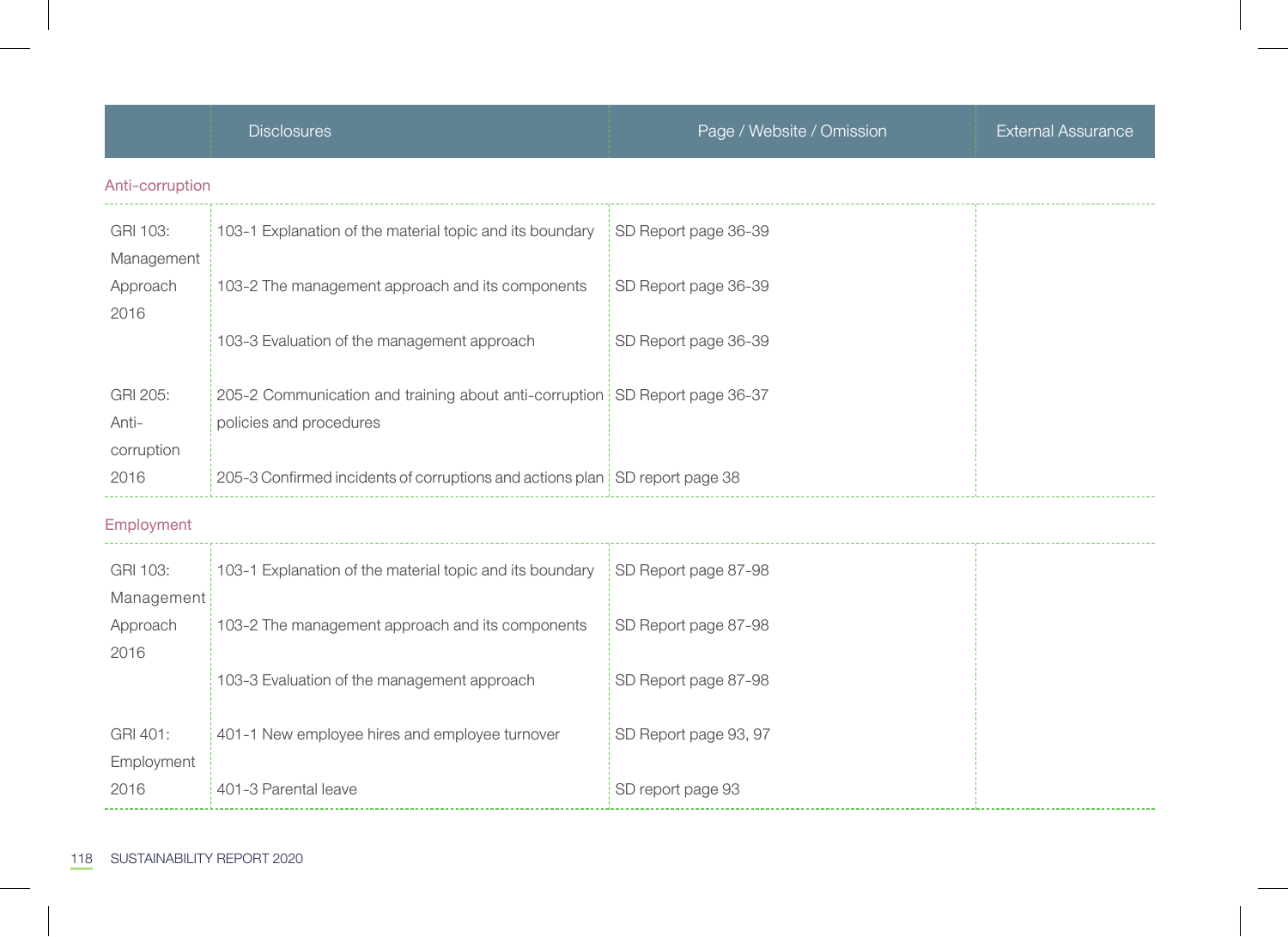|                               | <b>Disclosures</b>                                                                                                                                          | Page / Website / Omission | <b>External Assurance</b> |
|-------------------------------|-------------------------------------------------------------------------------------------------------------------------------------------------------------|---------------------------|---------------------------|
|                               | Occupational Health and Safety                                                                                                                              |                           |                           |
| GRI 103:<br>Management        | 103-1 Explanation of the material topic and its boundary                                                                                                    | SD Report page 62-65      |                           |
| Approach<br>2016              | 103-2 The management approach and its components                                                                                                            | SD Report page 62-65      |                           |
|                               | 103-3 Evaluation of the management approach                                                                                                                 | SD Report page 62-65      |                           |
| GRI 403:<br>Occupational      | 403-1 Occupational health and safety management system SD Report page 62-65                                                                                 |                           |                           |
| Health and<br>Safety 2018     | 403-2 Types of injury and rates of injury, occupational SD Report page 63<br>diseases, lost days, and absenteeism, and number of<br>work-related fatalities |                           |                           |
|                               | 403-5 Worker training on occupational health and safety SD Report page 64                                                                                   |                           |                           |
| <b>Training and Education</b> |                                                                                                                                                             |                           |                           |
| GRI 103:<br>Management        | 103-1 Explanation of the material topic and its boundary                                                                                                    | SD Report page 87-93      |                           |
| Approach<br>2016              | 103-2 The management approach and its components                                                                                                            | SD Report page 87-93      |                           |
|                               | 103-3 Evaluation of the management approach                                                                                                                 | SD Report page 87-93      |                           |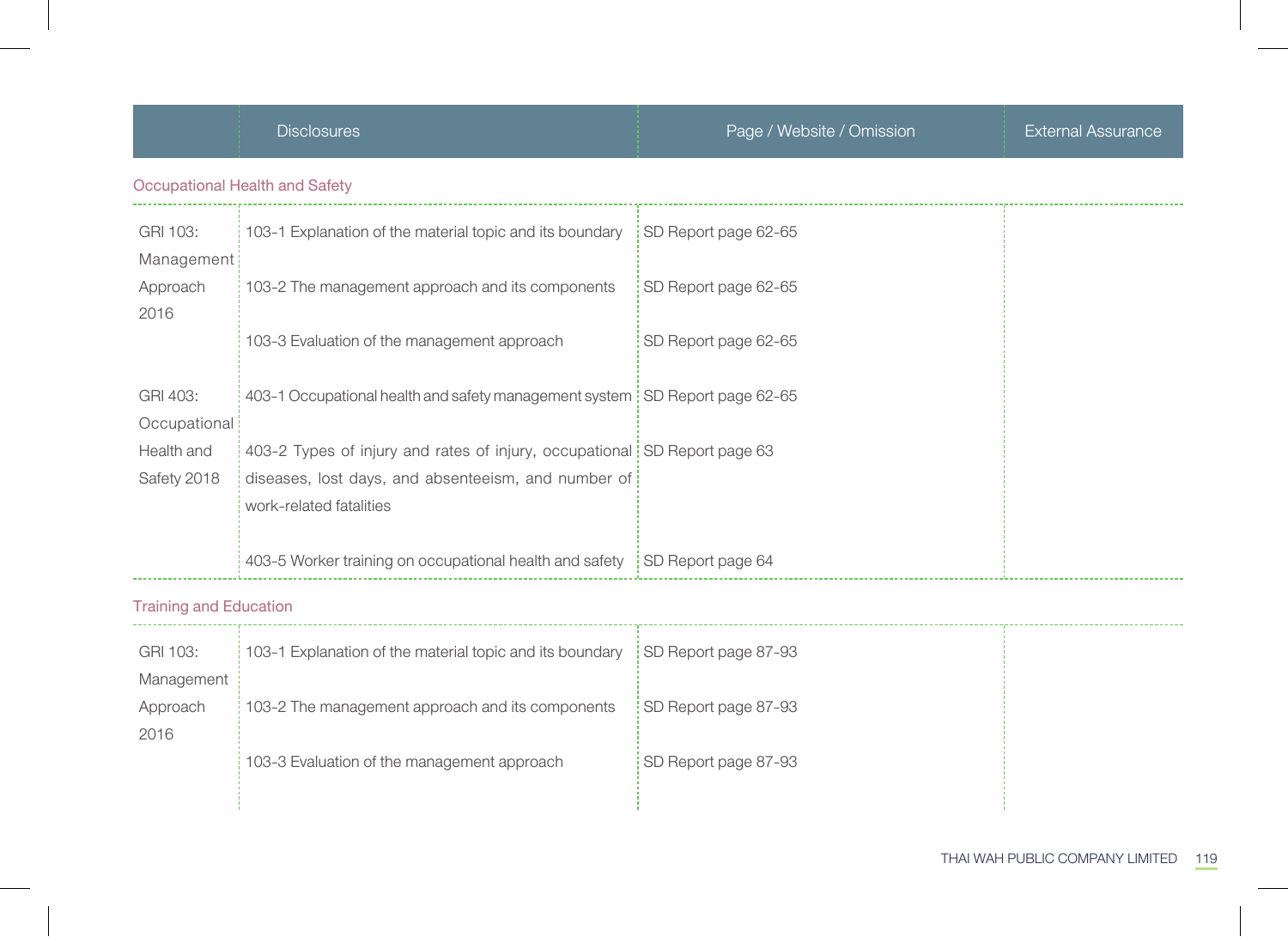|                                                           | <b>Disclosures</b>                                                                                     | Page / Website / Omission | <b>External Assurance</b> |  |
|-----------------------------------------------------------|--------------------------------------------------------------------------------------------------------|---------------------------|---------------------------|--|
| GRI 404:<br>Training and                                  | 404-1 Average hours of training per year per employee                                                  | SD Report page 93         |                           |  |
| Education<br>2016                                         | 404-2 Programs for upgrading employee skills and SD Report page 91-92<br>transition assistance program |                           |                           |  |
|                                                           | Diversity and Equal Opportunity                                                                        |                           |                           |  |
| GRI 103:<br>Management                                    | 103-1 Explanation of the material topic and its boundary                                               | SD Report page 87-93      |                           |  |
| Approach<br>2016                                          | 103-2 The management approach and its components                                                       | SD Report page 87-93      |                           |  |
|                                                           | 103-3 Evaluation of the management approach                                                            | SD Report page 87-93      |                           |  |
| GRI 405:<br>Diversity and<br>Equal<br>Opportunity<br>2016 | 405-1 Diversity of governance bodies and employees                                                     | SD Report page 93, 97     |                           |  |
| <b>Human Rights Assessment</b>                            |                                                                                                        |                           |                           |  |
| GRI 103:<br>Management                                    | 103-1 Explanation of the material topic and its boundary                                               | SD Report page 96-97      |                           |  |
| Approach<br>2016                                          | 103-2 The management approach and its components                                                       | SD Report page 96-97      |                           |  |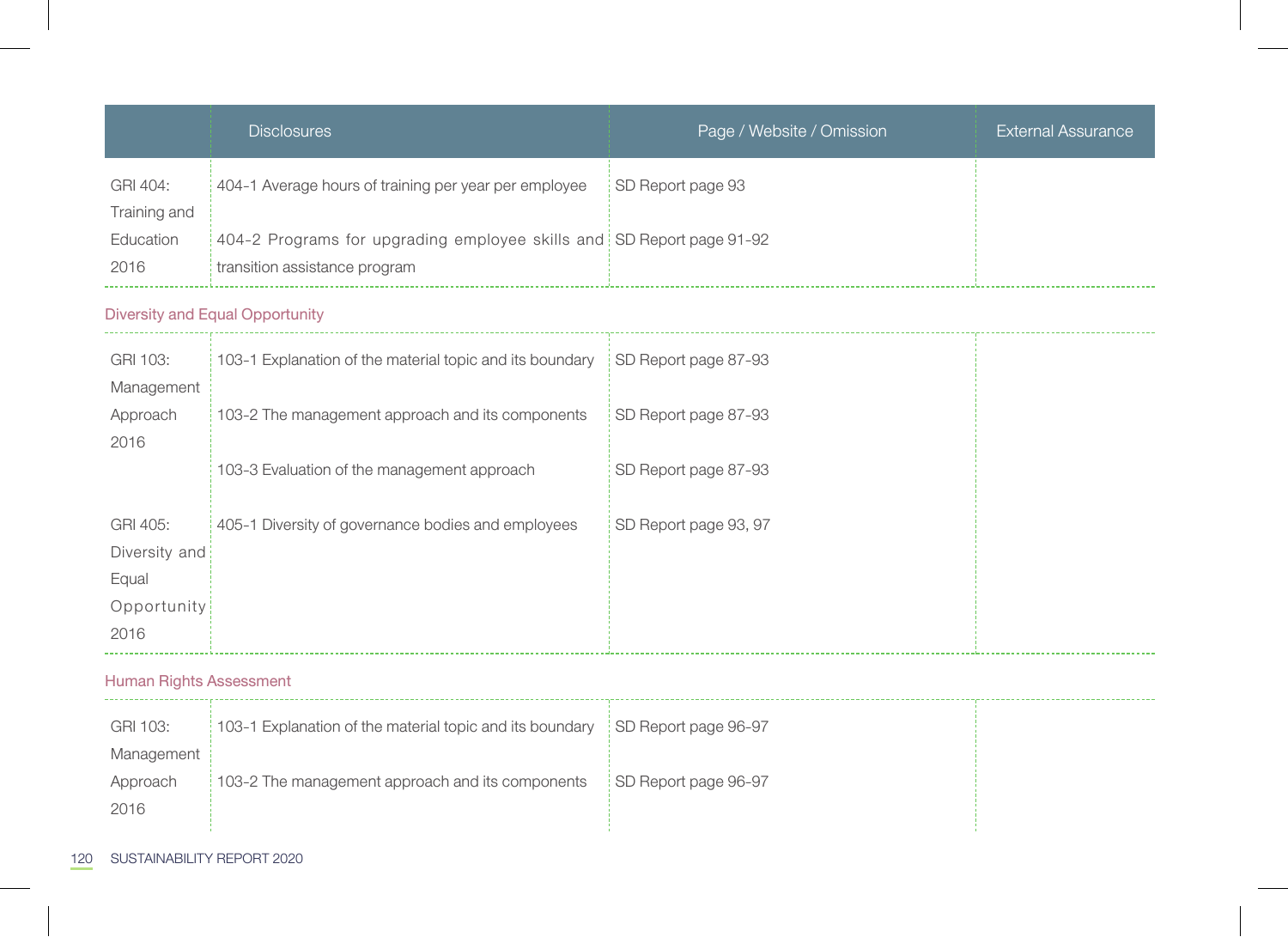|                                                             | <b>Disclosures</b>                                                                                | Page / Website / Omission | <b>External Assurance</b> |  |
|-------------------------------------------------------------|---------------------------------------------------------------------------------------------------|---------------------------|---------------------------|--|
|                                                             | 103-3 Evaluation of the management approach                                                       | SD Report page 96-97      |                           |  |
| GRI 412:<br>Human Rights   procedures<br>Assessment<br>2016 | 412-2 Employee training on human rights policies or SD Report page 96-97                          |                           |                           |  |
| <b>Local Communities</b>                                    |                                                                                                   |                           |                           |  |
| GRI 103:<br>Management                                      | 103-1 Explanation of the material topic and its boundary                                          | SD Report page 77-85      |                           |  |
| Approach<br>2016                                            | 103-2 The management approach and its components                                                  | SD Report page 77-85      |                           |  |
|                                                             | 103-3 Evaluation of the management approach                                                       | SD Report page 77-85      |                           |  |
| GRI 413:<br>Local<br>Communities<br>2016                    | 413-1 Operations with local community engagement,<br>impact assessments, and development programs | SD Report page 82, 84     |                           |  |
| <b>Customer Health and Safety</b>                           |                                                                                                   |                           |                           |  |
| GRI 103:<br>Management                                      | 103-1 Explanation of the material topic and its boundary                                          | SD Report page 99-108     |                           |  |
| Approach<br>2016                                            | 103-2 The management approach and its components                                                  | SD Report page 99-108     |                           |  |